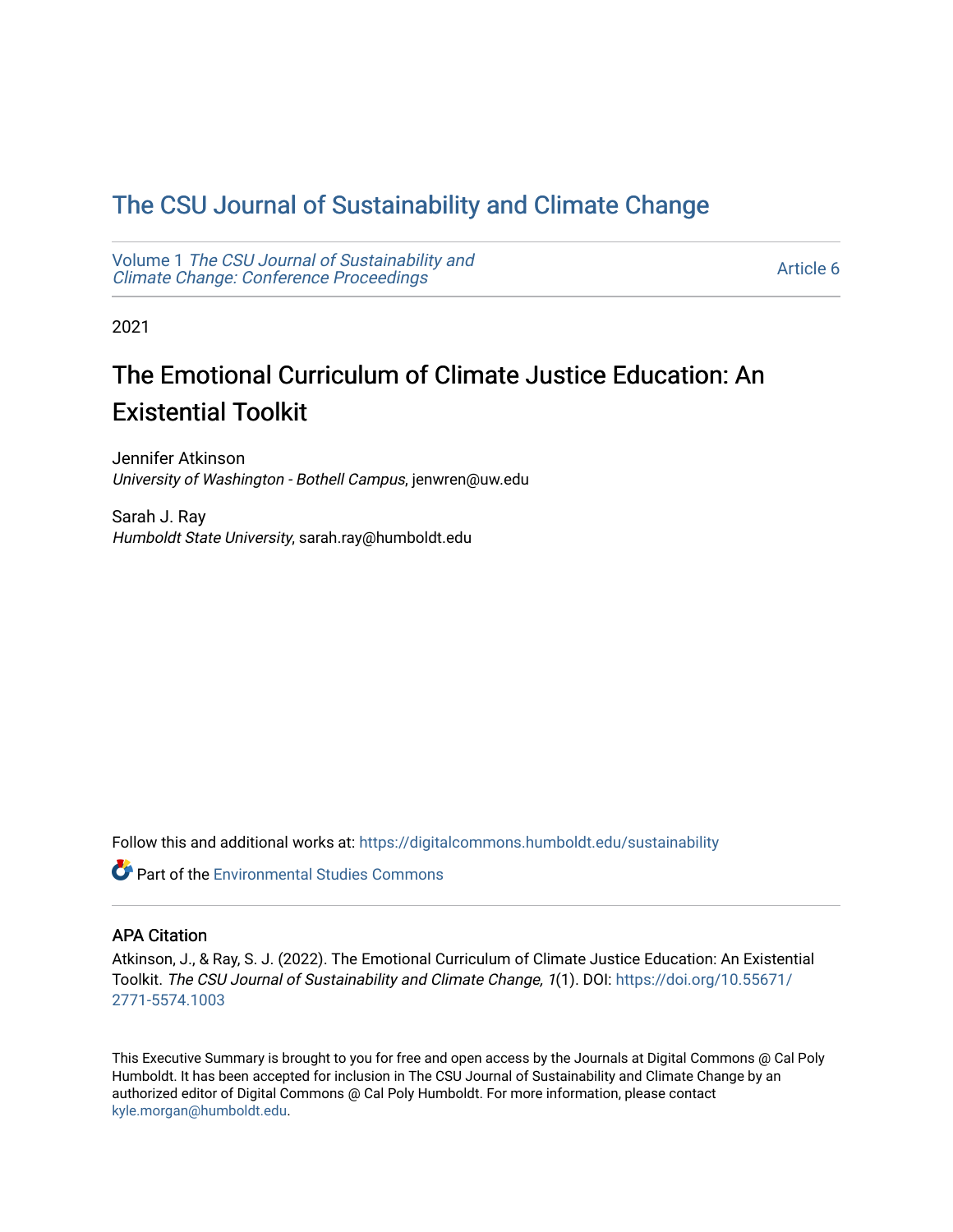# The Emotional Curriculum of Climate Justice Education: An Existential Toolkit

Jennifer Atkinson (University of Washington - Bothell Campus), Sarah J. Ray (Humboldt State University)

#### **Abstract**

While we tend to focus on the physical impacts of climate change, our ecological crisis is also taking a significant emotional toll. This executive summary outlines ways that anxiety, fear, hopelessness, and guilt impact student learning in Environmental Systems and Societies (ESS) Programs and immobilizes young people from getting engaged in climate solutions. We also suggest that ESS curriculum is itself partly responsible for these spiraling emotions among students. In response to the need to better understand this emotional register of teaching and learning about our climate crisis, we outline a set of college-level teaching strategies – titled an "Existential Toolkit for Climate Justice" —whose purpose is to help students and educators develop the resilience to cope with our climate emergency.

#### **Overview**

As the effects of climate change, biodiversity loss, and environmental injustice are felt by more people around the world (IPCC, 2021), despair about our future is on the rise. A raft of new studies identifies climate disruption as a mental health crisis (Clayton & Karazsia, 2020; Leiserowitz et al., 2018; Clayton et al., 2017). Within higher education, these emotional impacts are most pronounced in the field of ESS, where teachers and students are confronted with heartbreaking material at every turn (Pihkala, 2020; Wu et al., 2020). Processing and applying this difficult material across learning contexts can give rise to existential, emotional, and intellectual challenges that are too seldom made explicit in our teaching.

Feelings of hopelessness, guilt, and nihilism not only compromise creative thinking and learning; they can also immobilize people from taking the kind of collective action needed to promote climate justice (Wallace, 2020; Davenport, 2017). Yet, educators across disciplines typically lack the knowledge and resources to help students deal with these difficult emotions. Indeed, many persist in communicating the scale and urgency of environmental problems without addressing their impact on students' ability to learn or respond in meaningful ways (Eaton et al., 2016; Hickman, 2020). As exemplified by the COVID pandemic and recent movements for racial justice, our challenge today is to ensure that students don't just have the analyses and content they need to address the climate crisis, but that they also have the existen-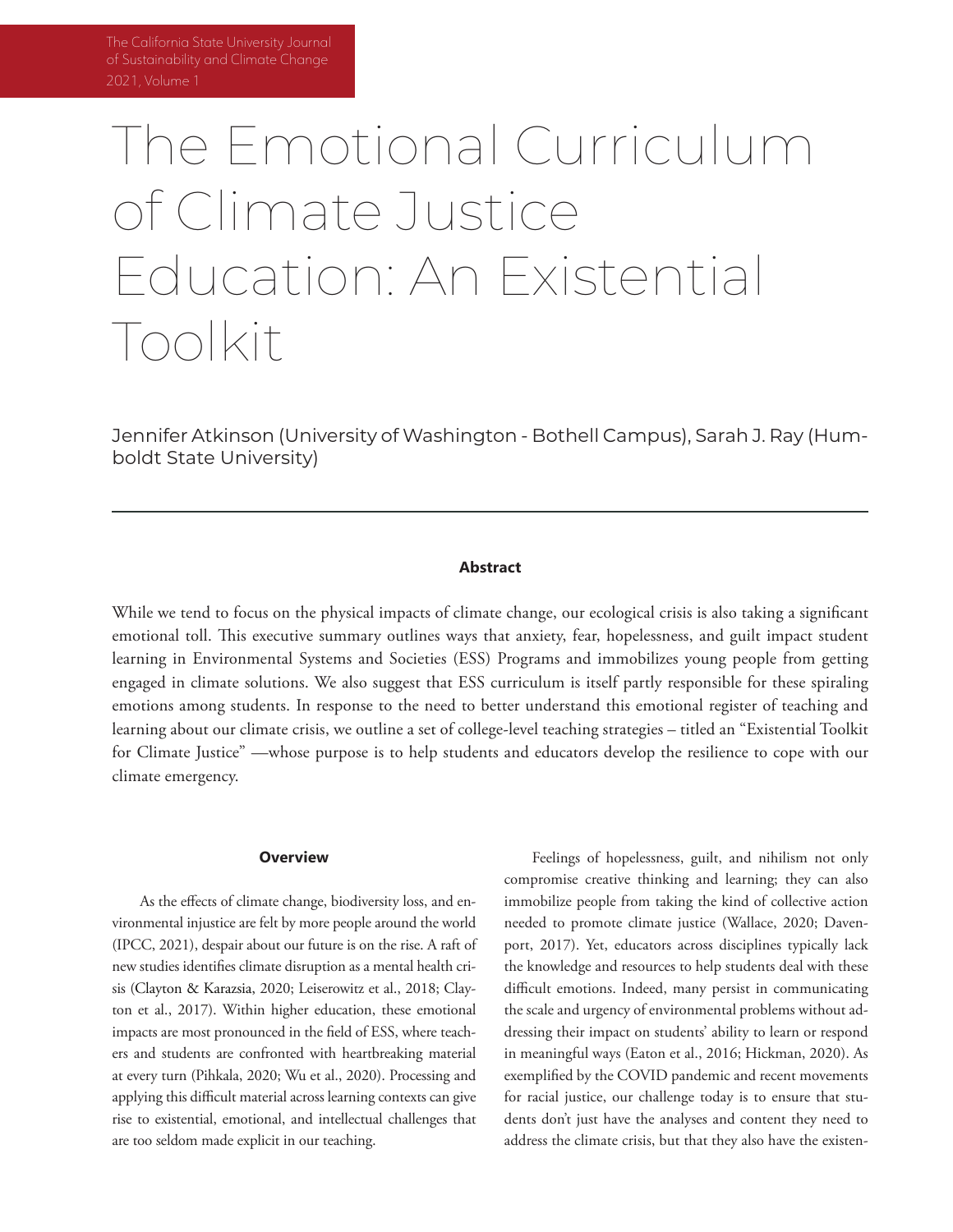tial tenacity to stay engaged in climate work and navigate the long emergency ahead.

#### **Toward a pedagogy of emotional and collective resilience**

We recognize that it is unconventional for Environmental Systems and Societies (ESS) curriculum to focus on affective, psychological, and existential skills. However, many educators are themselves partly responsible for their students' spiraling emotions. For example, by narrating climate change as the fault of a generic "humanity" rather than extractive structures that exacerbate human inequality too (Higgins, 2020; Harris, 2019), or by teaching students to eliminate their individual impacts on the planet through ecological footprint exercises, or by relentlessly pressing the urgency of these problems, ESS instructors fuel students' guilt, fear, and misanthropy (Ray, 2020; Kelsey, 2020; Kretz, 2017). These same instructors then wonder why their students find their courses disempowering, depressing, and anxiety-producing (Ray, 2018).

#### *Proposed Resources for Climate Educators*

To better understand and address this emotional register of teaching and learning about our climate crisis, we are curating a toolkit of college-level teaching strategies that help students across disciplines build resilience for a climate-changed future. Contributions have been submitted by educators from across disciplines, as well as activists, artists, psychologists, game designers, writers, and others actively integrating emotion into climate justice programming and teaching. These resources, which collectively aim to support students and educators confronting the existential fallout of climate injustice and disruption, will be published in 2022 as an edited collection titled *An Existential Toolkit for Climate Justice Educators*. Tools range from poetry- and arts-based activities to mindfulness practices, templates for workshops and discussion groups, creative writing assignments, service learning through community-based partnerships, and more.

What distinguishes our collection from existing resources on climate anxiety and grief is that the *Existential Toolkit* will offer teaching strategies and resources tailored specifically for college-level educators, rather than general/personal strategies for coping with climate despair. These are meant to be broadly accessible resources for all disciplines (as well as for those in non-academic or co-curricular settings), and for instructors/facilitators without prior experience addressing mental health dimensions of climate change.

In curating these resources, our team has selected assign-

ments and strategies that students themselves identified as effective through written feedback and testimonials. In particular, we prioritized tools that students said helped them develop a sense of agency and hope, enabled them to generate visions of a just and livable future, or helped them channel distress into collective action. While the considerable diversity of these interdisciplinary contributions makes it difficult to summarize a specific "solution" for producing those student outcomes, there are two prominent trends shared across resources featured in the collection.

First, these interventions acknowledge and make visible the often invisible and unacknowledged emotional dimensions of learning about climate breakdown and injustice. Too often, we do not voice difficult eco-emotions, which creates a sense of loneliness and powerlessness (Harvey et al., 2020; Hickman, 2020). Moreover, as psychologists like Davenport (2017), Lertzman (2015) and Randall (2009) argue, ecological losses that are not fully confronted and processed can lead to numbness, repression, cynicism, and apathy. Put another way, failing to acknowledge our pain in response to this crisis is yet another form of climate "denial." Opportunities for authentic conversation and deep listening, where students are welcomed to share those feelings, not only helps them overcome this denial, but student testimonies also identify such exchanges as comforting, empowering, and as sources of creative inspiration. Moreover, by explicitly acknowledging learners' emotional responses to course material, resources featured in our *Existential Toolkit* establish such emotional content as a legitimate subject of classroom discussion. This counteracts the tendency to pathologize climate anxiety and empowers students by reframing their distress as a "moral emotion" – a healthy and indeed compassionate response to the existential threats we face (Atkinson, 2021). Finally, centering emotion in the classroom allows students to connect with course materials in personal, idiosyncratic ways, thereby enriching and deepening their engagement with it (Cavanagh, 2016).

The second trend we have identified across contributions to this toolkit is an emphasis on building community. Indeed, student testimonies identify this aspect as the most empowering outcome across a range of classroom interventions. In the process of sharing difficult emotions or engaging in other activities that build trust and community with their peers, students say they feel less isolated and therefore more empowered to take action. They recognize that they don't have to shoulder the burden of climate action alone and can be part of a greater community working toward solutions in solidarity with each other (Ray, 2020; Brown, 2017).